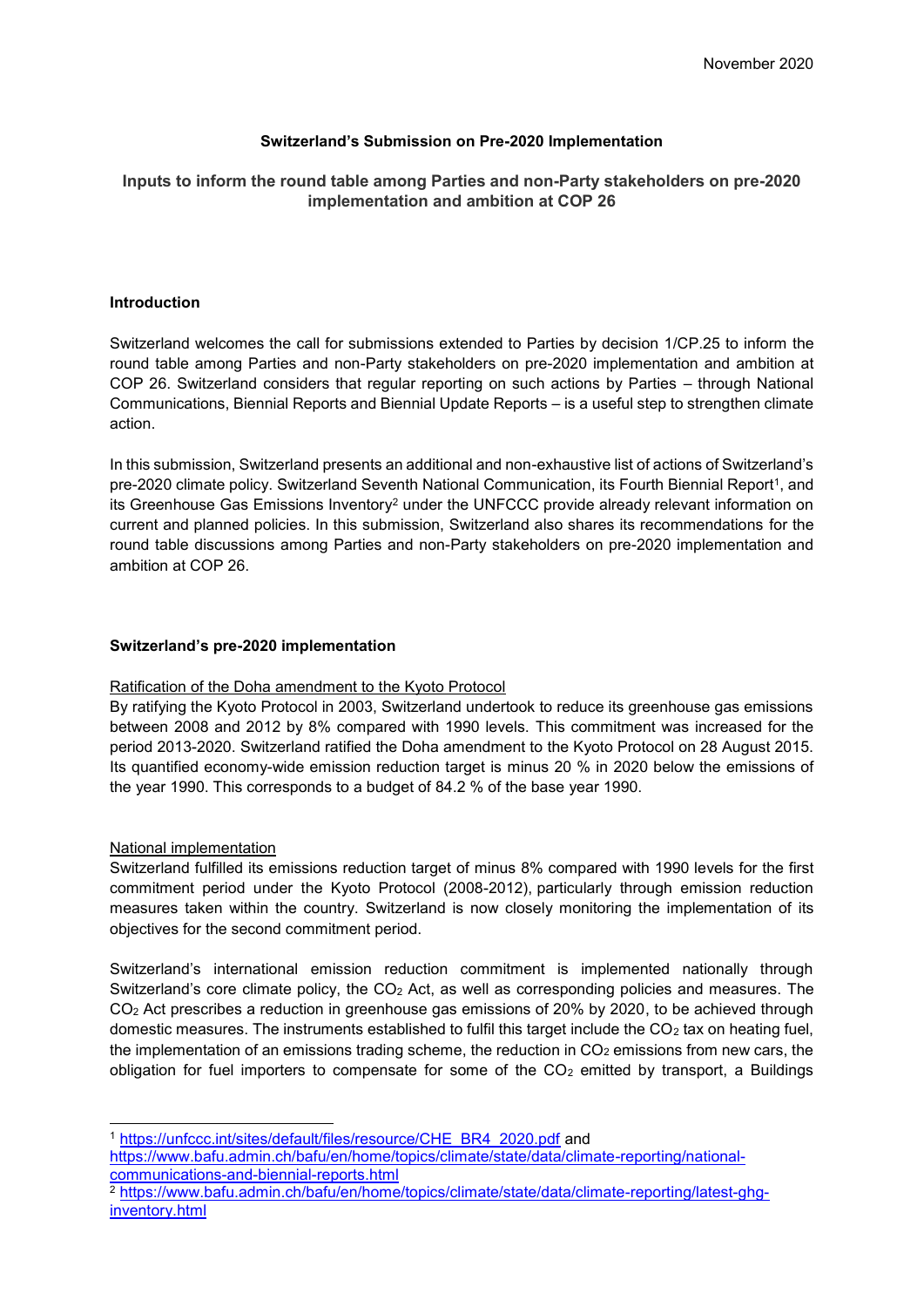Programme, and a Fund that promotes climate-friendly technologies. These policies are further detailed under Chapter 4 of Switzerland's Seventh National Communication<sup>1</sup>.

Switzerland submitted its greenhouse gas emissions inventory for the period from 1990 to 2018 to the UNFCCC Secretariat on 14 April 2020. It provides a comprehensive picture of national greenhouse gas emissions under the Kyoto Protocol. Over the last 25 years, Switzerland has experienced substantial economic and population growth. These two parameters influence the consumption and production of energy, traffic volumes and the number and volumes of heated buildings, which strongly impact greenhouse gas emissions in almost all sectors. Compared to 1990, despite Switzerland's real gross domestic product (GDP) rising, greenhouse gas emissions in this period nevertheless decreased slightly: in 2018, emissions were around 14% lower than in 1990. New buildings are better insulated than in the past, cars have become more fuel efficient, heating oil is increasingly replaced by natural gas and electricity (e.g. for heat pumps) and the trend away from petrol- to diesel-powered passenger cars also contributed to a reduction in  $CO<sub>2</sub>$  emissions. According to its inventory, greenhouse gas emissions in Switzerland in 2018 amounted to 46.4 million tonnes of  $CO<sub>2</sub>$  equivalents (CO<sub>2</sub> eq.), around 1.5 million tonnes less than in 2017. According to current estimates, however, significant challenges remain, namely in the transport sector. Switzerland will nevertheless achieve the international target of minus 20 percent by 2020. Switzerland will partly use emission reductions abroad. In addition, deficits at the national level must be bridged by 2030.

In order to accelerate the implementation of its climate objectives, the Swiss Parliament approved the third CO<sup>2</sup> Act in September 2020, which will guide climate action in Switzerland for the next decade. The third CO<sup>2</sup> Act is subject to a facultative referendum and, if endorsed, is intended to enter into force in 2022. It includes the following instruments:

- CO<sup>2</sup> Levy: Switzerland's current CO<sup>2</sup> Act includes a number of measures for achieving statutory  $CO<sub>2</sub>$  emissions targets, including a  $CO<sub>2</sub>$  levy. This incentive tax on fossil combustible fuels, such as heating oil and natural gas, has been levied since 2008. The  $CO<sub>2</sub>$  levy is imposed on all fossil heating and process fuels (e.g., heating oil, natural gas). As of 2018, it is CHF 96 per tonne CO2, one of the highest CO<sup>2</sup> levy rates in the OECD. Motor fuels (petrol, diesel) are not affected by the  $CO<sub>2</sub>$  levy. The third  $CO<sub>2</sub>$  Act allows this rate – while already being one of the highest worldwide – to further increase up to a maximum of 210 Swiss francs per tonne of  $CO<sub>2</sub>$  in the coming years, as a ratcheting-up mechanism automatically increases the rate of the  $CO<sub>2</sub>$  levy on heating and process fuels if intermediate targets are not met.
- Emissions trading scheme: Switzerland's climate policy includes an emissions trading scheme based on the cap and trade principle, enabling the cost effective achievement of climateprotection targets. Large greenhouse gas-intensive companies are required to participate, medium-sized companies may voluntarily participate. Companies included in the emissions trading scheme are exempt from the CO2 levy on heating and process fuels. The emissions trading scheme shall be continued and strengthened under the Third  $CO<sub>2</sub>$  Act and will deliver the most of the mitigation effort from industry. Importantly, the emissions trading schemes of Switzerland and the European Union will be linked. Most importantly, this requires identical sectoral coverage. Therefore, Switzerland will have to include aircraft operators and gas-fired combined-cycle power plants in its emissions trading scheme. The maximal amount of available emission allowances (cap) will be reduced at 2.2 per cent per year instead of 1.74 per cent per year.
- Binding agreements with companies: Switzerland's current climate policy also includes binding agreements with eligible small and medium-sized companies. Emission reduction targets take the technological potential and economic viability of measures into account. Targets are calculated from the starting point along a simplified or individual linear reduction course to the endpoint in the year 2020. Alternatively, economically viable measures (measures target) can be determined. The negotiated reduction commitments (for exemption from the  $CO<sub>2</sub>$  levy) has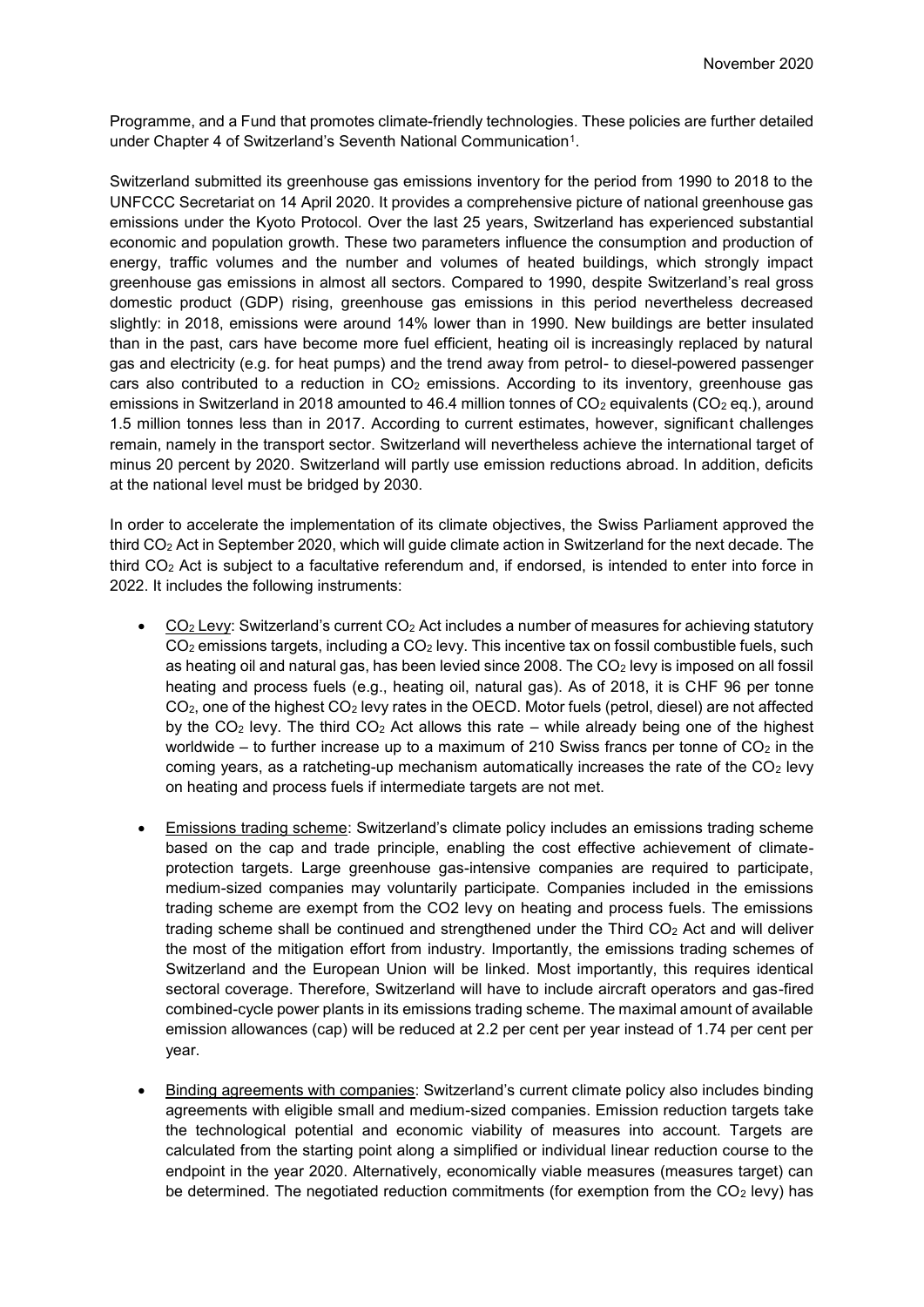proven to be a useful instrument to cut emissions at the level of companies. It shall continue with little changes.

- Levy on airline tickets: The revised law introduces for the first time a levy on airline tickets, of 30-120 Swiss Francs per ticket, depending on the distance travelled and the class of transport. The tax will be levied on all flights departing from Switzerland. Transit flights, flights for medical purposes and flights for sovereign purposes will be exempt from this charge. Private flights will also be taxed, between 500 and 3,000 francs, depending on the size of the aircraft. The levy will be redistributed to the people and businesses. Half of it will be directly redistributed. Nearly half of the tax will go to a new Climate Fund (see below), which will be established for investment in innovation and in CO2 emission reductions such as for modernizing insulation of buildings or the de-carbonization of the traffic.
- Climate Fund: as a further strengthening measure, the partial earmarking of the  $CO<sub>2</sub>$  levy will now be used for a number of climate reduction measures in Switzerland, which are no longer limited to the refurbishment of buildings, as is the case under the current law. The Parliament indeed wishes to replace the current incentive instruments by a Climate Fund. This fund shall be financed by the  $CO<sub>2</sub>$  levy (partial use of maximum one third), the levy on airline tickets (less than half of the proceeds) and by the revenue from sanction payments and the auctioning of emission rights in accordance with the  $CO<sub>2</sub>$  law. The Climate Fund will be used to finance longterm emission reduction measures of  $CO<sub>2</sub>$  emissions from buildings, including measures to reduce electricity consumption in the course of winter months. The Confederation will also finance energy planning measures. In doing so, it intends to promote local renewable energy sources and measures to replace fossil fuel by heat production from renewable energy sources. In addition, the cantons and communes will be able to receive financial support from the Climate Fund of up to CHF 25 million per year, for projects aimed at reducing greenhouse gas emissions. Moreover, financial assistance or guarantees may be granted to promote the innovations to directly or indirectly reduce greenhouse gas emissions. A part of the Climate Fund may also be used to support mitigation measures in other countries. As a particularly new and innovative instrument, Switzerland is aiming to reduce through this mechanism additional emissions abroad to compensate for the "grey" emissions imported through products to Switzerland. The new CO<sup>2</sup> Act indicates that these additional emission reductions abroad financed through the new Climate Fund should correspond as far as possible to the emissions that occurred abroad during the production of goods imported to and used in Switzerland. Accordingly, these additional emission reductions will not be counted towards Switzerland's emissions reductions objectives. The reduction of these emissions will be triggered through the Climate Fund. Finally, the federal government will also use the fund to finance measures to prevent the spread of damage resulting from climate change. The introduction of a new Climate Fund therefore represents a support measure that could lead to more "green jobs" in Switzerland, especially for the small and medium sized enterprises. This will be all the more important in the context of post-COVID-19 recovery efforts.

#### Alignment of financial flows (Art. 2.1.c of the Paris Agreement)

The Paris Agreement commits the international community to align financial flows with climate goals (Art. 2.1c). In this context, the Swiss government in 2017 invited Swiss pension funds and insurance companies to test the climate compatibility of their portfolios. The offer attracted widespread interest. This exercise was renewed and broadened in 2020. Over 150 pension funds, insurances and banks, representing a large share of all assets under management in Switzerland, tested their financial portfolios for climate compatibility. The 2020 climate test results showed that the test in 2017 has demonstrably led to greater transparency for financial institutions regarding climate damaging and climate friendly investments and has triggered tangible action. By their own account, half of all participants in the two rounds of testing implemented climate-related initiatives in the wake of their 2017 test results, and now on average score more environmentally friendly than their competitors. In addition,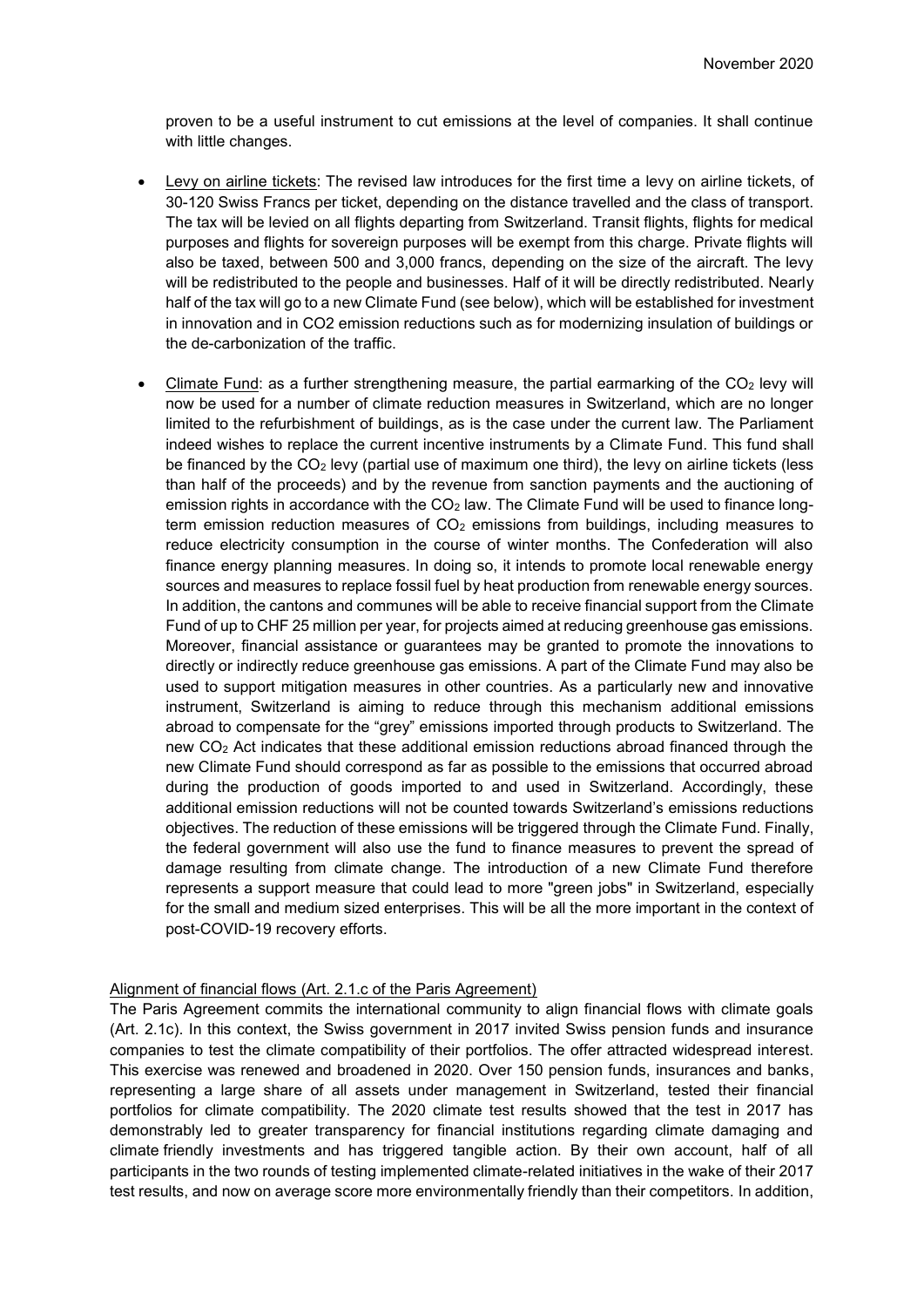a long-term low greenhouse gas emission development strategy will be developed for all relevant economic sectors, in compliance with the Paris Agreement. This will include measures to ensure the climate alignment of financial flows.

In order to promote alignment of financial flows at the international level, Switzerland and the Netherlands presented the initiative ahead of the UN Climate Action Summit 2019 in New York. Participating governments and financial institutions pledged to compare their investments and financing with climate benchmarks. The first assessments started in early 2020 and involve the governments of Austria, Denmark, Italy, Luxembourg, Norway, Portugal, Spain, and Sweden, in addition to Switzerland and the Netherlands. Private financial institutions, their industry representatives, public financial institutions, and supervisory authorities can also voluntarily participate.

#### Contribution to the 100 billion roadmap

Switzerland actively participated in the core group of countries involved in the 100 billion roadmap and is committed to implement the ambitious actions highlighted in the roadmap. To calculate Switzerland's share of the collective target, the Federal Council took into account the national economic capacity and the greenhouse gas emissions directly caused by the country (the causality principle). Based on a weighted consideration of the two criteria, the Federal Council estimates Switzerland's fair share to be between 450 to 600 million US dollars per year.

Since 2009, Switzerland has continuously increased its support for climate action to developing country Parties in need. Switzerland's public climate finance has seen a steady increase over the past years. Standing at 175 million US dollars in 2012 the respective amount grew to 299 million US dollars in 2014, 330 million US dollars in 2016, and 340 million US dollars in 2018. In 2018, Switzerland's climate financing from all sources amounted to almost 554 million US dollars. Switzerland thus achieved the target set by the Federal Council for international climate financing, i.e. a contribution of between 450 and 600 million US dollars to the 100 billion roadmap. Through its contributions to multi-annual multilateral funds, such as the Green Climate Fund and the Global Environment Facility, Switzerland is committed to providing predictable climate finance. In addition, Switzerland's bilateral support for climate action is based on a cooperative, bilateral dialogue with the various recipient countries.

### Friends of Fossil Fuel Subsidy Reform (FFFSR)

Since 2010, Switzerland is an active member of the "Friends of Fossil Fuel Subsidy Reform" (FFFSR), a joint initiative by Costa Rica, Denmark, Ethiopia, Finland, New Zealand, Norway, Sweden, Switzerland and Uruguay to promote the removal or reform of subsidies to fossil fuels in an effort to help fight climate change. Switzerland supports informal exchanges on this topic and the promotion of links to the NDCs through the Friends' network and through a novel network of francophone countries, which is meeting at the occasion of multilateral climate negotiations

#### **Agriculture**

The Swiss agriculture will continue to reduce its GHG emissions in the future, in particular those of CH4 and N2O that have decreased since 1990, while agricultural production has further increased. Since 2011, Switzerland has a climate strategy for agriculture, i.e. the declaration of intent to reduce greenhouse gas emissions from agriculture by one third by 2050 compared to 1990 with technical, operational and organisational measures and by another third with measures influencing food production and consumption.

#### **Switzerland's recommendations for the round table on Pre-2020 Implementation**

Switzerland has fulfilled its obligations under the Convention as well as under the Cancun Agreements. Switzerland has equally taken seriously its commitments under the Kyoto Protocol: following the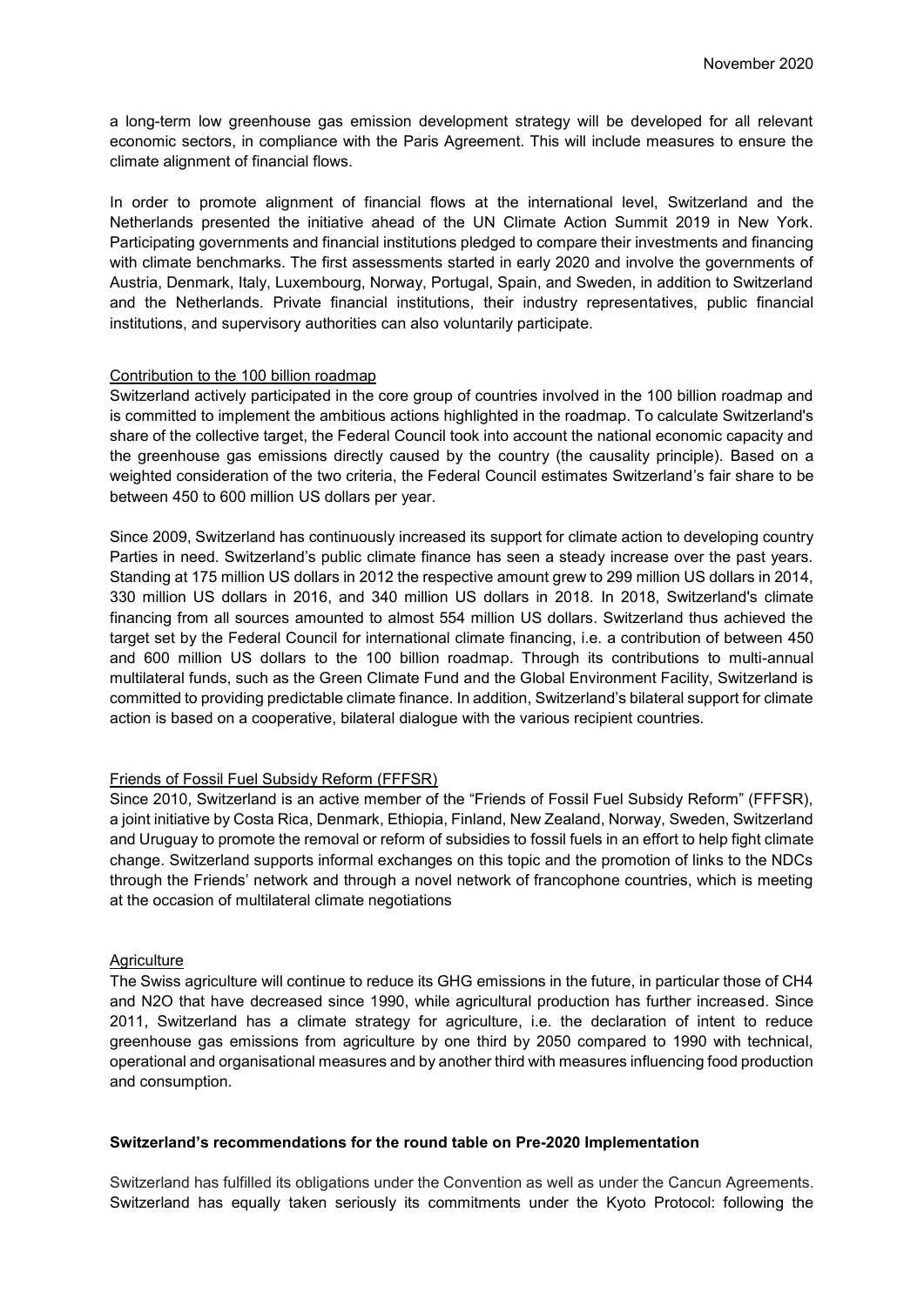successful implementation of its objectives in the first commitment period, it will realize its objectives for the second commitment period. Other industrialized countries also met their targets for the first commitment period of the Kyoto Protocol and Annex B countries even surpassed the target of 5.2% on average.

Countries involved in the implementation of the Kyoto Protocol account only for some 14% of the world's GHG emissions. Therefore, pre-2020 implementation as defined under Kyoto Protocol is insufficient to realize the objective of the UNFCCC to "stabilize greenhouse gas concentrations in the atmosphere at a level that would prevent dangerous anthropogenic interference with the climate system". It is also insufficient to limit global warming below 2°C (and even less than 1.5°C) compared to the pre-industrial era, as recommended by science. Indeed, emissions in developing countries have meanwhile increased considerably. Since anthropogenic climate change is a transnational problem, global solutions are needed to combat it effectively. The rapid increase in emissions by emerging economies, however, demonstrates that the strict differentiation between developing and developed countries made so far is no longer appropriate: since 2010, the annual emissions of developing countries have been higher than those of developed countries. Furthermore, the IPCC predicts that the cumulative emissions of developing countries will reach the same level as those of industrialised countries already from 2025 onwards. Some developing countries are already among the ten largest emitters both in absolute terms and per capita. This shows that the global problem of anthropogenic climate change can be solved only with the cooperation of all States.

For Switzerland, complete and transparent reporting as agreed upon by the Parties to the UNFCCC is indispensable for building trust and, thus, for a targeted international collaboration with regard to climate change issues. For this reason, Switzerland is concerned by the fact that many countries have not fulfilled their reporting obligations under the Convention and Cancun. This lack of transparency is a key challenge for the climate change regime. On the one hand, it makes it difficult to understand the challenges and difficulties countries may have in implementing the Convention. On the other hand, transparency is equally important in the context of the collective goal to mobilize jointly USD 100 billion for climate action in developing countries by 2020 and through to 2025 in the context of meaningful mitigation action and transparency on implementation.

Switzerland welcomes the decision by the UNFCCC Bureau to hold the Pre-2020 Round Table in November 2020. Though this agenda item will hence be concluded, the discussions at the round table can provide useful insights as we move into the implementation phase of the Paris Agreement.

Switzerland suggests seizing the opportunity of the round table to reflect on how lessons learnt from the pre-2020 implementation period can feed into a robust and effective implementation of the Paris Agreement.

In particular, countries should be invited to reflect on the following questions:

- How can experiences and best-practices from the pre-2020 implementation period feed into the development of actions and measures by Parties and other stakeholders to implement the Paris Agreement;
- Similarly, how can countries utilize the lessons learnt from the pre-2020 implementation period to accelerate the implementation of the Paris Agreement, through the submission of ambitious NDCs and Long-Term Low Emissions Development Strategies;
- What are the factors that impeded transparency under the pre-2020 implementation period, and what are the built-in provisions to ensure a robust enhanced transparency framework under the Paris Agreement;
- How can we use the lessons learnt from the pre-2020 implementation period to enhance the mobilization of support for climate action through inter alia the broadening of the donor base that reflects countries' capacities and accelerates the implementation of climate objectives;